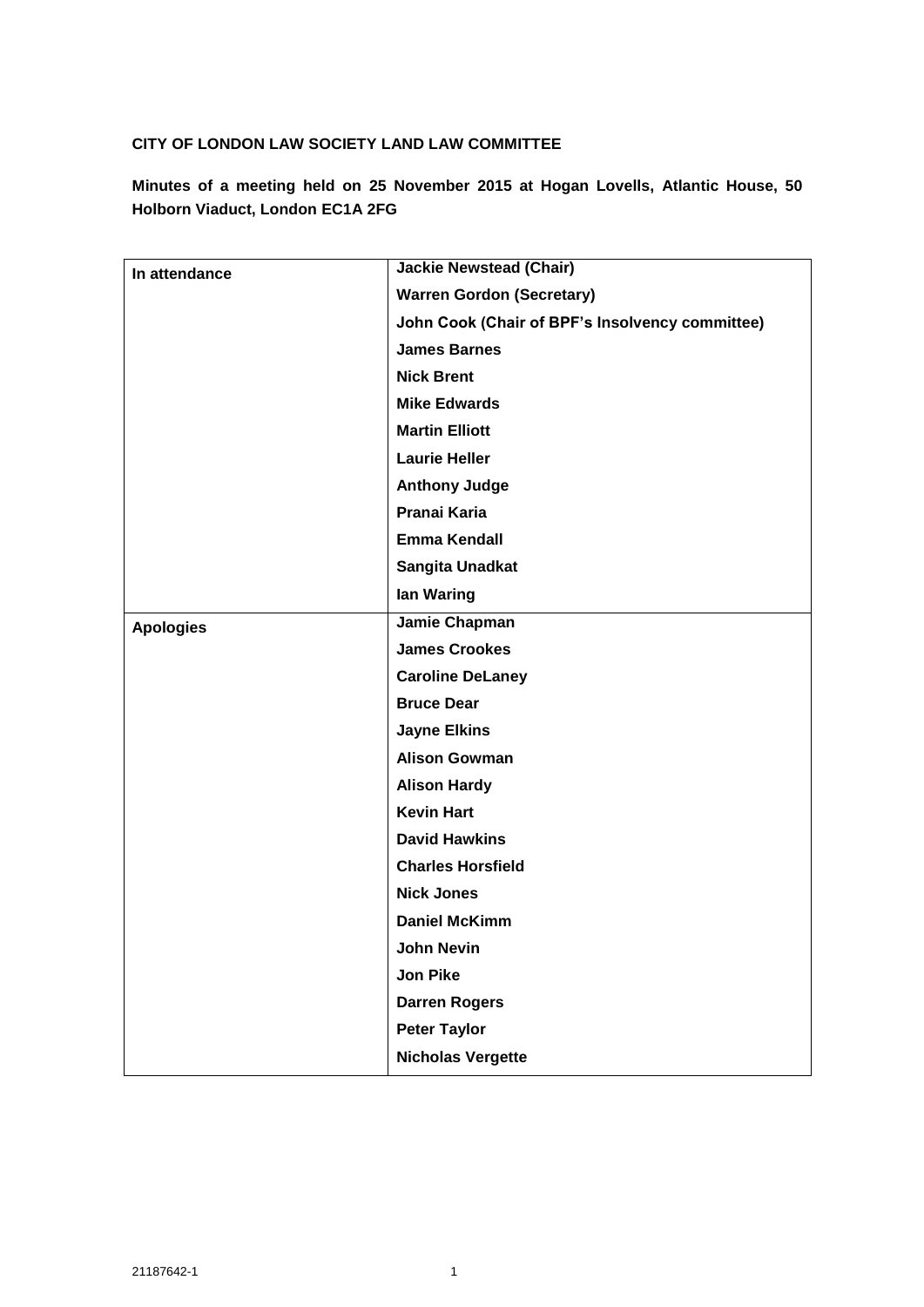### 1. **WELCOME**

The Committee welcomed John Cook, Chair of the British Property Federation's Insolvency Committee.

#### 2. **MINUTES**

The minutes of the September 2015 Committee meeting were approved.

# 3. **DISCUSSION WITH JOHN COOK, CHAIRMAN OF THE BPF INSOLVENCY COMMITTEE**

There was a very interesting discussion with John Cook. John explained some of his committee's current activities. Among their activities, John said that his committee is often used as a sense check for Company Voluntary Arrangement proposals. The Committee expressed concerns about the lack of information given by insolvency practitioners on transactions and John agreed to take that point back to his committee. It was agreed that his committee and the Land Law committee would work together on topics of mutual interest and a member of the Land Law committee would attend a future meeting of the BPF committee.

## 4. **UPDATE ON WAYLEAVE PROJECT AND DIGITAL INFRASTRUCTURE WAYLEAVE AGREEMENT**

The Committee was updated on the current position with the wayleave project and digital infrastructure wayleave agreement, a project being run by the British Standards Institution. There is still an opportunity for final comments and the Committee will be sent a link to the document.

## 5. **SHORT FORM CLLS LAND LAW COMMITTEE'S REPORT ON TITLE – UPDATE OR REMOVE?**

The Committee decided that the CLLS Land Law committee's short form report on title served a number of useful purposes and would be updated in 2016. This project would run alongside the project to create a 2016 updated version of the 7th edition of the Certificate of title. Please can I have volunteers for those projects. James Barnes has already kindly volunteered to provide some input on the report on title.

Kevin Hart will let the Committee know how many hits there have been over the last couple of years on the page of the CLLS website containing the short form report on title.

# 6. **CHANGES IN LAND REGISTRY'S REQUIREMENTS ON DOCUMENTS EXECUTED BY FOREIGN CORPORATIONS – FOREIGN COUNSEL'S OPINION MAY NOT SUFFICE.**

In view of the changes in Land Registry's requirements on documents executed by foreign corporations including that a foreign counsel's opinion may not suffice, a warning note will be added to the form of overseas legal opinion on the CLLS Land Law Committee webpage. Practitioners should remember to seek a certified copy of the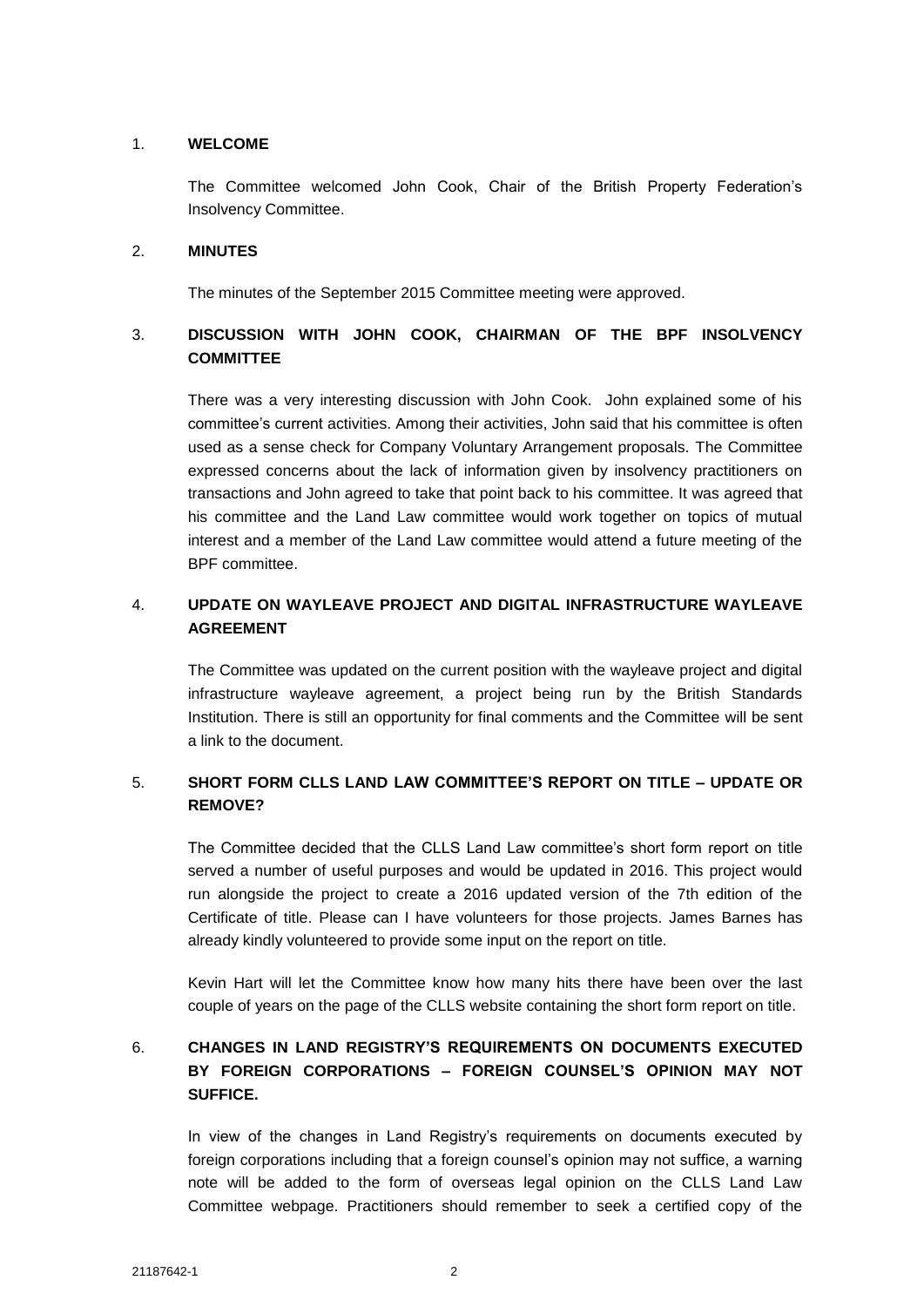constitution in addition to any overseas legal opinion as the Land Registry is likely to require this.

### 7. **SUBSTATION LEASES AS A PROJECT**

Warren Gordon will mention to Central London Forward (who are leading on the wayleave project) concerns around substation leases and ascertain whether there is any appetite for a standardisation project here. It may be more a lobbying process to focus on and alleviate key concerns.

## 8. **UPDATE ON NEW CON29 LOCAL AUTHORITY ENQUIRIES**

The new CON29 local authority enquiries will go live in July 2016 – members should consider asking some of the new enquiries prior to their official launch, for example, in relation to the community infrastructure levy.

# 9. **UPDATE ON NEW 3RD EDITION OF STANDARD COMMERCIAL PROPERTY CONDITIONS**

The new 3rd edition of the Standard Commercial Property Conditions is close to launch subject to agreement with Oyez, the joint copyright holder with the Law Society.

### 10. **TENANT REQUEST FOR LIABILITY CAP IN LEASE**

A tenant's request for a liability cap in a lease is very rare and usually only encountered in project finance to cap an indemnity liability.

### 11. **AGREEMENTS FOR LEASE, MORTGAGES AND LAND REGISTRY PRIORITY**

Mention was made of the fairly expected outcome in the Land Registry priority case of A2 Dominion Homes v Prince Evans (where the agreement for lease was noted on the landlord's title prior to registration of a mortgage on that title and the High Court decided that the lease granted in strict conformity with the agreement after registration of the mortgage did not need the mortgagee's consent). Query, however, the outcome where the lease granted does not strictly conform to what the agreement for lease allows for.

# 12. **NOTE FOR WEBSITE ON THE FACTORS THAT COULD INDICATE A PROPERTY FRAUD AND SHOULD MAKE A CONVEYANCER SUSPICIOUS AND SOME PRACTICAL SUGGESTIONS**

At the next Committee meeting there will be a discussion of an issue raised by Jayne Elkins - Note for CLLS website on the factors that could indicate a property fraud and should make a conveyancer suspicious and some practical suggestions. This was particularly pertinent with firms becoming increasingly vigilant about requisite approvals to electronic payments and provision of account details.